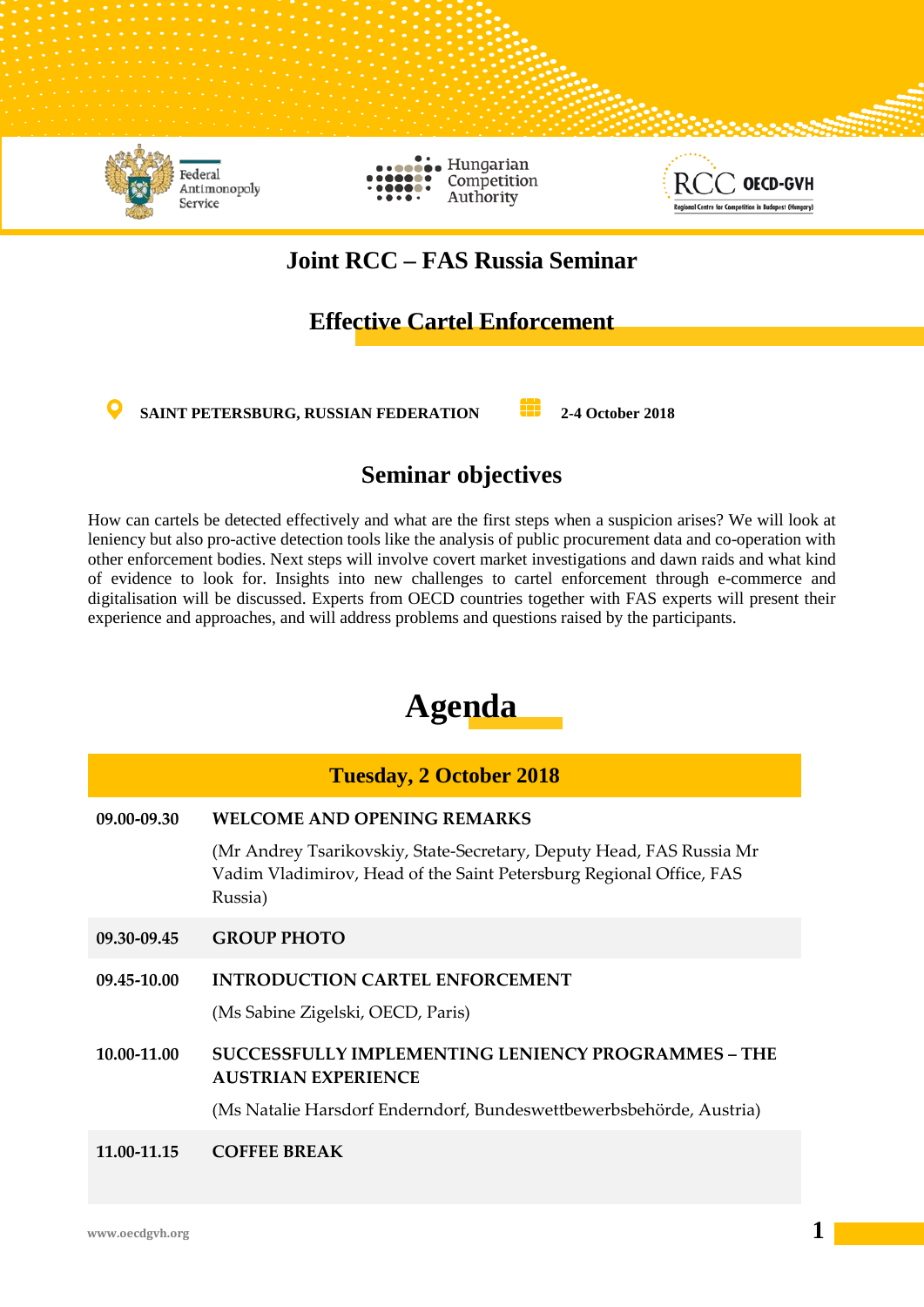| 11.15-12.00 | <b>OTHER DETECTION METHODS - HUNGARY</b>                                                                       |
|-------------|----------------------------------------------------------------------------------------------------------------|
|             | (Mr Dávid Kuritar, GVH, Hungary)                                                                               |
| 12.00-13.30 | <b>LUNCH</b>                                                                                                   |
| 13.30-14.15 | <b>PROACTIVE TOOLS FOR CARTEL DETECTION - THE ITALIAN</b><br><b>EXPERIENCE</b>                                 |
|             | (Mr Renato Ferrandi, AGCM, Italy)                                                                              |
| 14.15-15.15 | THE UK'S CARTEL SCREENING TOOL - DETECTION OF BID<br>RIGGING IN PUBLIC PROCUREMENT                             |
|             | (Mr Kwadjo Adjepong, CMA, United Kingdom)                                                                      |
| 15.15-15.30 | <b>COFFEE BREAK</b>                                                                                            |
| 15.30-16.15 | BEST PRACTICES OF THE FAS RUSSIA IN CARTEL DETECTION<br>(Ms Fatima Konieva, Anticartel Department, FAS Russia) |
| $18.00 -$   | <b>WELCOME DINNER</b>                                                                                          |
|             | <b>Wednesday, 3 October 2018</b>                                                                               |
| 09.00-10.15 | DIRECT AND INDIRECT EVIDENCE IN CARTEL CASES                                                                   |
|             |                                                                                                                |
|             | (Mr Kwadjo Adjepong, CMA, United Kingdom,)                                                                     |
|             | (Mr Mukhamed Khamukov, Anticartel Department, FAS Russia)                                                      |
| 10.15-10.30 | <b>COFFEE BREAK</b>                                                                                            |
| 10.30-11.30 | <b>HYPOTHETICAL EXERCISE - CASE ASSESSMENT AND</b><br><b>INVESTIGATION NEEDS</b>                               |
|             | (Ms Sabine Zigelski, OECD, Paris)                                                                              |
| 11.30-12.30 | <b>DAWN RAIDS - SUCCESSFUL PREPARATION</b>                                                                     |
|             | (Ms Natalie Harsdorf Enderndorf, Bundeswettbewerbsbehörde, Austria)                                            |
| 12.30-13.30 | <b>LUNCH</b>                                                                                                   |
| 14.00-      | <b>SIGHTSEEING</b>                                                                                             |
| 19.00-21.00 | DINNER IN THE HOTEL'S RESTAURANT                                                                               |
|             | <b>Thursday, 4 October 2018</b>                                                                                |
| 09.30-10.30 | <b>DAWN RAID EXECUTION - TIPS AND TRAPS</b>                                                                    |
|             | (Mr Renato Ferrandi, AGCM, Italy)                                                                              |